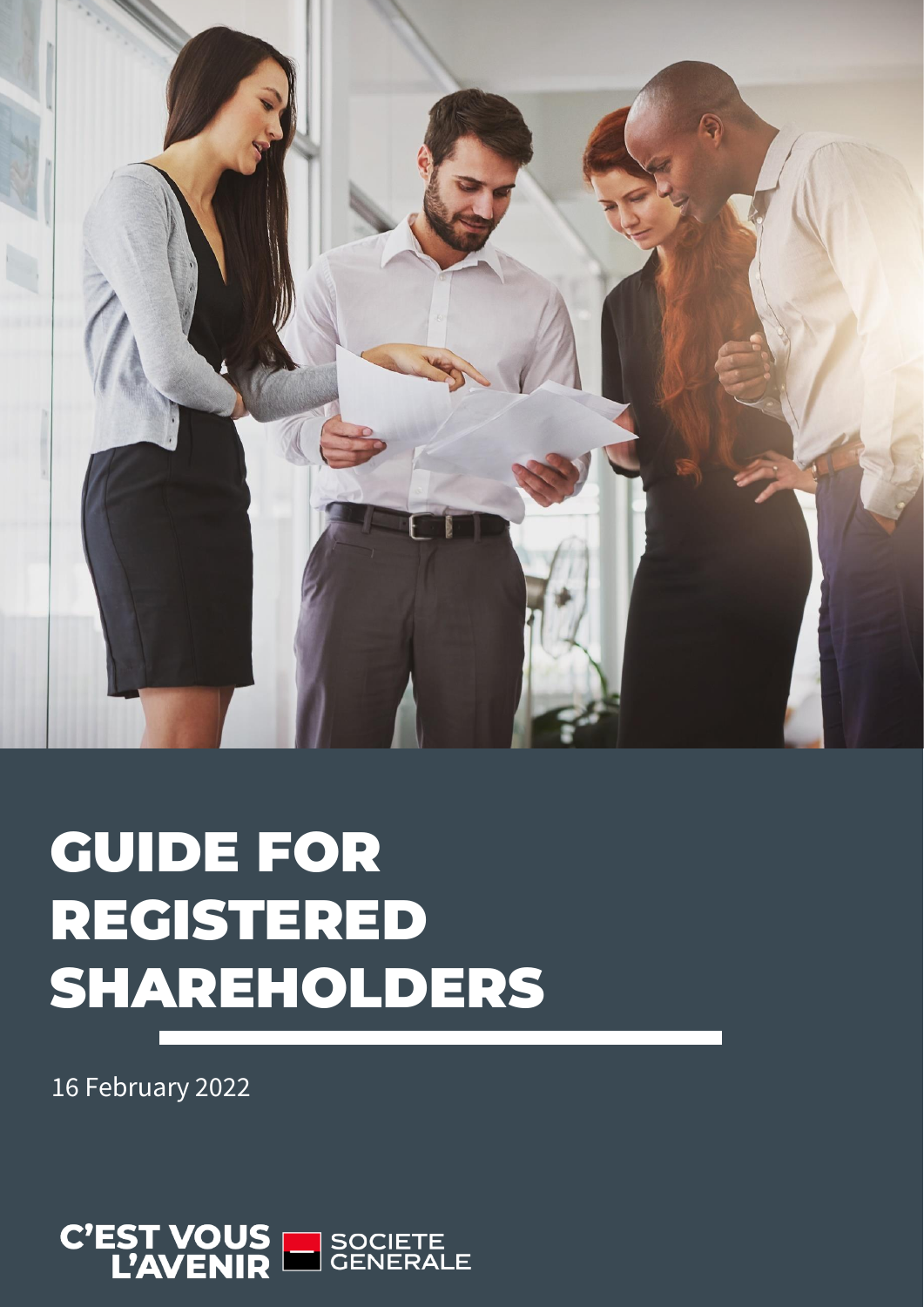### **DIFFERENT WAYS OF HOLDING SHARES**

### **Holding pure registered shares**

Your securities and your identity are registered with EDENRED, which enables the Issuer to establish direct and personal contact with you.

Your shares are registered in the issuer's register on a securities account held by Société Générale Securities Services, the manager of EDENRED register.



#### *PLUS*

*The registration in pure registered form allows you to benefit from free custody fees and certain day-to-day management fees such as:*

- *fees linked to dividend payments;*
- *fees linked to corporate actions (capital increase, etc.).*

### **Holding administered registered shares**  $\begin{array}{|c|c|c|c|c|}\n\hline\n1 & 3 & 3 \\
\hline\n\end{array}$

Your shares are registered with your financial intermediary, who is responsible for their custody and management.

In this case, the management of your securities is similar to that of bearer shares.

However, to transfer your securities to an administered registered holding arrangement, you must request this specifically from your financial intermediary, who must then notify Société Générale Securities Services of the transfer of your securities to administered registered form.

The registration in administered registered form allows EDENRED to identify you and establish direct and personal contact with you.

### **Holding bearer shares**

This is the most common type of shareholding.

The purchase and day-to-day management of your securities are entrusted to the financial intermediary of your choice.

Your name is not registered in EDENRED register.

If you are a beneficiary of stock options and/or free shares, and you wish to convert the securities into bearer shares, note that the conversion of the securities into bearer shares may mean that the corresponding option exercise gain and/or acquisition gain is liable for tax.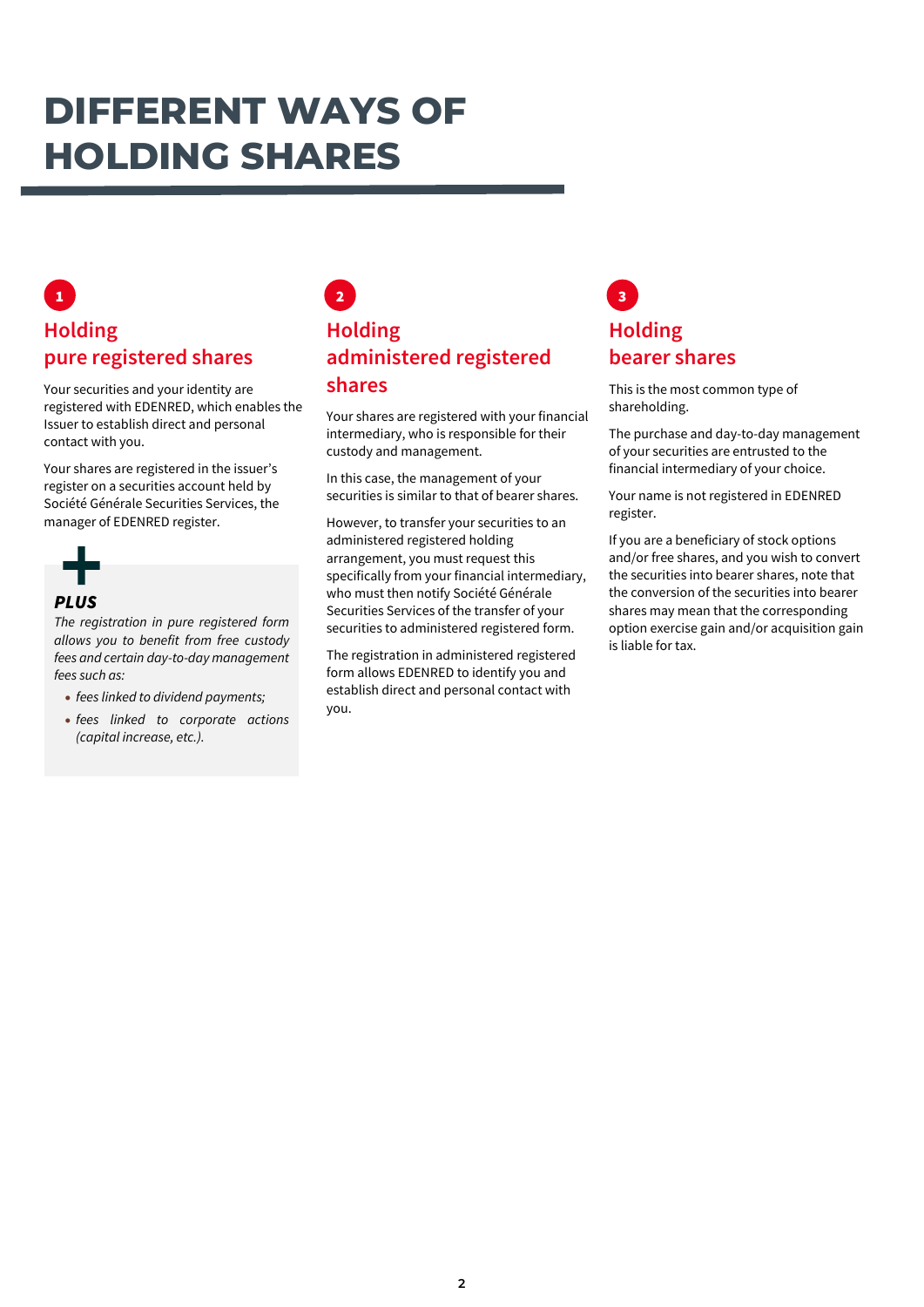## **THE BENEFITS OF HOLDING PURE REGISTERED SHARES**



### **You benefit from savings on management fees**

SOCIETE GENERALE bears the cost of all custody fees.

The principal fees you will have to pay are the brokerage fees for your buy or sell orders, in the same way as if your securities were held in bearer form. These pricing conditions are negotiated with EDENRED.

As of 1<sup>st</sup> January 2022, the broker's commissions applied to stock exchange orders for holders of pure registered shares are as follows \*:

| Online               | • 0.3% of the gross amount of the transaction<br>The minimum amount is 9 euros per transaction                                                                                                                                                                                                                                          |
|----------------------|-----------------------------------------------------------------------------------------------------------------------------------------------------------------------------------------------------------------------------------------------------------------------------------------------------------------------------------------|
| By<br>fax or<br>post | • 0.6% of the gross amount of the transaction for<br>orders below 75 000 EUR<br>• 0.5% of the gross amount of the transaction for<br>orders between 75 000 EUR and 150 000 EUR<br>• 0.4% of the gross amount of the transaction for<br>orders above 150 000 EUR<br>The minimum amount is 9 euros per transaction<br>for all cases above |

These rates include taxes.



#### **Access to personalised information**

You will receive direct information on all financial transactions (capital increase, bond issue, etc.) and if you subscribe to these transactions, you will benefit from reduced fees negotiated with EDENRED.

You will be invited to the various shareholders' meetings held in your area, and you will receive all shareholder information promptly.

You will also be able to access the **Sharinbox** website, accessible at **www.sharinbox.societegenerale.com**, **as well as the NOMILIA Customer Relations Centre** at +33 (0) 2 51 85 67 89, which are reserved exclusively for holders of pure registered shares to manage and monitor their holdings.



### **You are invited personally to Shareholder Meetings**

You will be invited to ordinary and extraordinary general Meetings and you will receive a full notice of meeting directly and automatically before the meeting date. This pack includes all the documents you need to cast your vote (request form for meeting admission card, proxy form, and postal vote form).

The procedures for taking part in the meeting will be simplified.

If you are registered on EDENRED list of shareholders, you will not need to request an admission card to participate in a Shareholder Meeting. You will simply be asked to prove your identity on the day of the meeting.

A share blocking certificate will not be needed.

|--|--|--|

### **You will receive specific practical guides**

Specific practical guides to regulations and tax ("Quelle fiscalité pour vos titres au nominatif?" (Taxes on Registered Shares), "Guide pratique des donations et dons" (Practical Guide to Donations and Bequests), etc.) as well as an annual newsletter are available at www.sharinbox.societegenerale.com or from the NOMILIA Customer Relations Centre.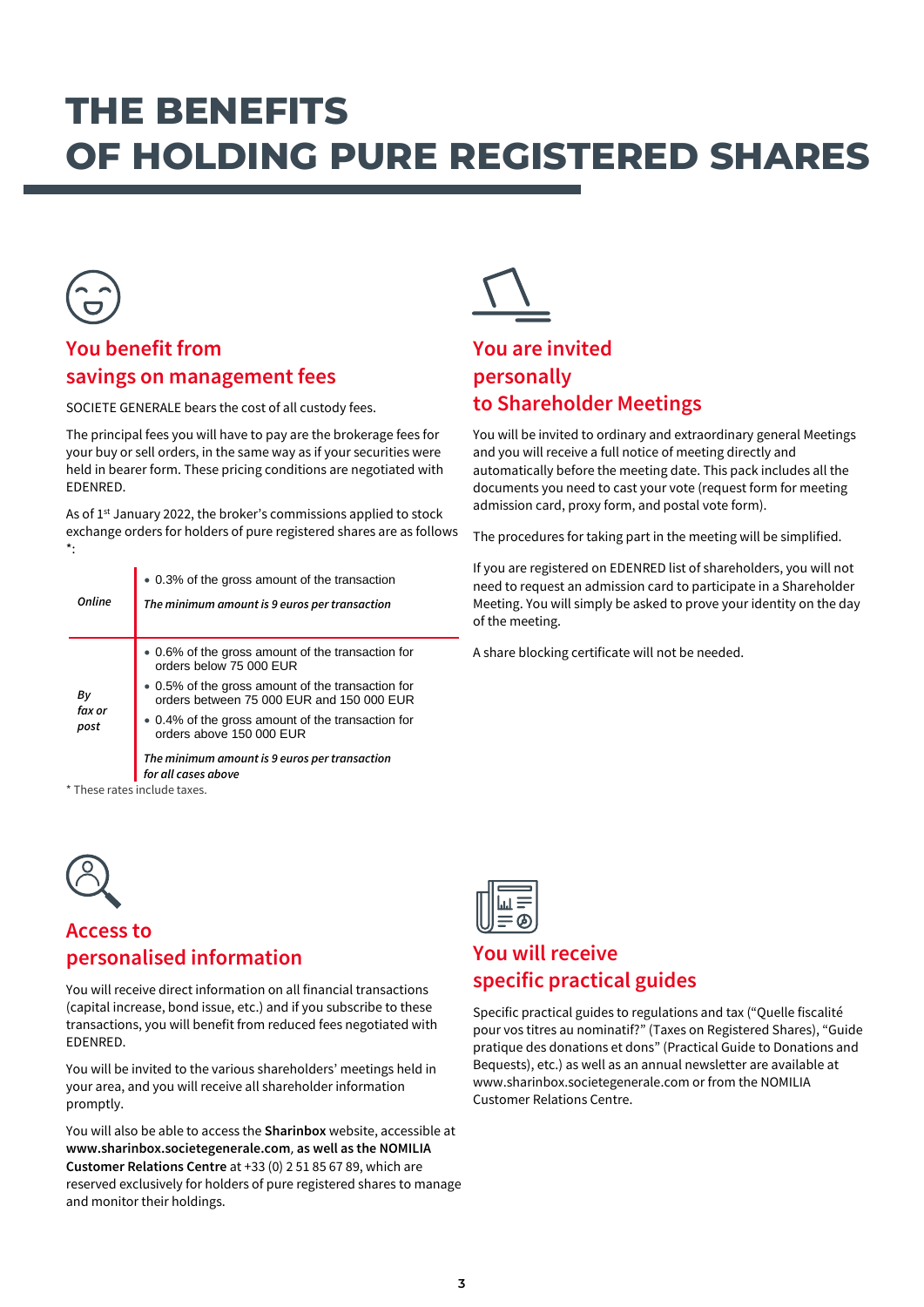### **HOW TO TRANSFER YOUR SECURITIES TO PURE REGISTERED**

### **FORM**



#### **TRANSFERRING YOUR SECURITIES TO PURE REGISTERED FORM if you are a holder of bearer or administered registered shares.**

If you already hold bearer or administered registered shares and you want to transfer them into pure registered form, you must request this from your financial intermediary, who will carry out the transaction for you.

The time frame for transferring your securities to pure registered form depends mainly on how quickly your financial intermediary can execute your transfer order.

Registration in your account in pure registered form is only finalised once the transfer of your securities has been completed. You will then receive a notification of registration of the securities in your account from Société Générale Securities Services.



### **Buying pure registered shares directly**

When you buy shares on the stock exchange, which is done using a form, a pure registered account is opened.

You can obtain this form directly from Société Générale Securities Services:



**by phone:** *- contact the NOMILIA Customer Relations Centre on +33 (0)2 51 85 67 89.*



*Société Générale Securities Services SGSS/SBO/ISS/INS/NAN 32 rue du Champ de tir - CS 30812 44308 Nantes Cedex 3 – France*



*on +33 (0) 2 51 85 53 42*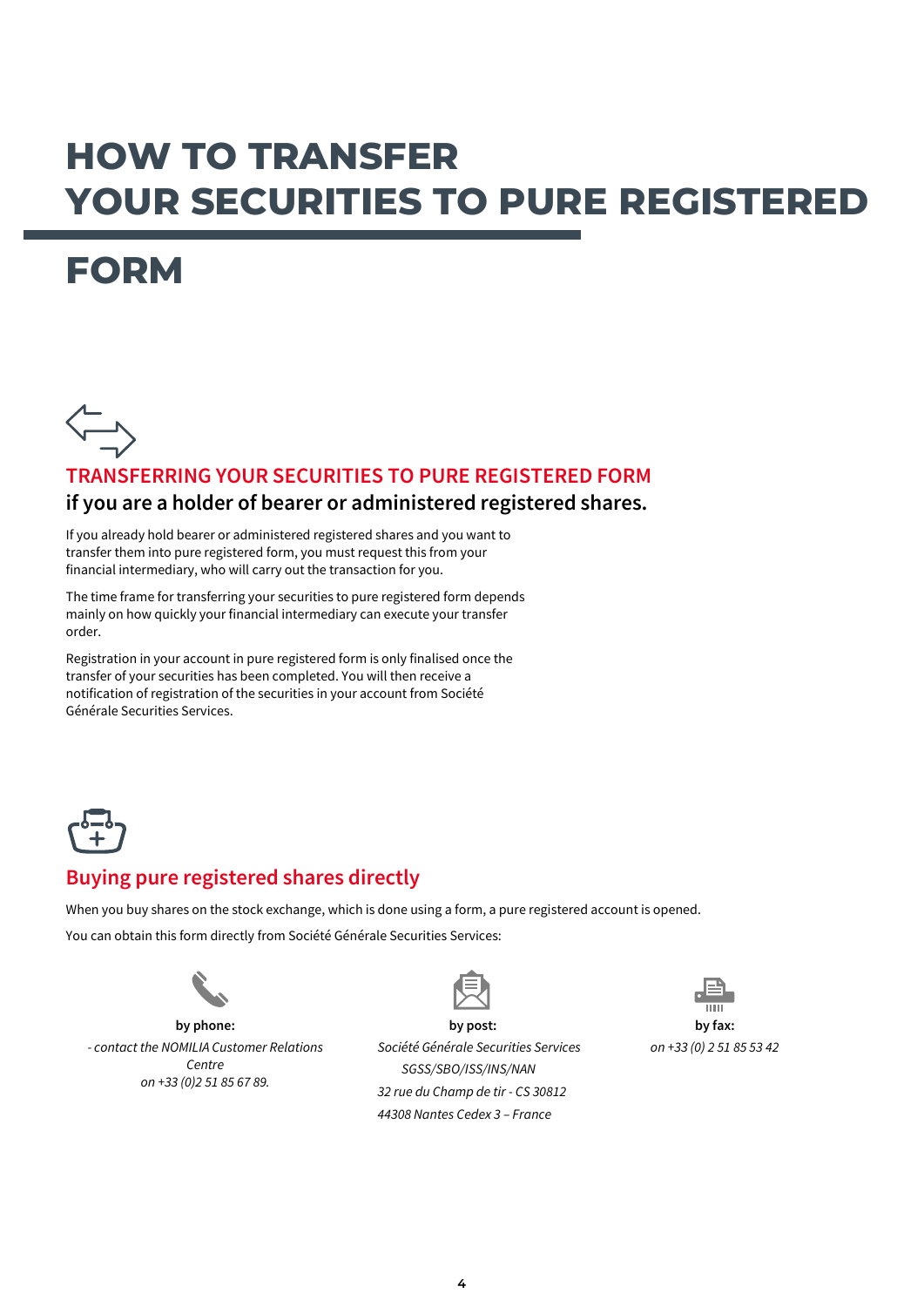# **YOU ARE A PURE REGISTERED SHAREHOLDER**

#### **Societe Generale is here to support you**

EDENRED has mandated Société Générale Securities Services to manage the pure registered shares of its shareholders. In this respect, Société Générale Securities Services provides personalised support to every pure registered shareholder and sends them various documents throughout the year.



### **Notice of account registration**

After every entry or exit of securities (purchase and/or sale of shares, reinvestment of securities arising from a dividend payment in shares, conversion to bearer shares, etc.), you will receive a notice of account registration (entitled "Notice of Transaction") which gives you the details of the transaction carried out and the balance of your securities account.

If a dividend is paid in cash, Société Générale Securities Services will transfer the funds into your bank account, as long as your bank details are updated on Sharinbox.



### **The Societe Generale securities account statement**

At the beginning of each year, you will receive an account statement showing, for each share type, the quantity held in pure registered form as of December 31 of the previous year.



### **Tax Statement (Imprimé Fiscal Unique - IFU)**

At the beginning of each year, a tax statement (Imprimé Fiscal Unique) will also ¬be sent to you. This form tells you what amounts to report on your overall income tax return for the previous tax year, according to French rules.



#### *We hereby draw your attention to the fact that it is the shareholder's responsibility to calculate and justify the cost price for tax purposes or capital gains or losses for tax purposes realised on the sale of EDENRED shares held in registered form, as well as any deduction for the duration of the holding period.*

### EXCLUSIVE, HIGH-PERFORMANCE AND SECURE

#### **ONLINE SERVICES**

**Société Générale Securities Services provides online services that allow you to access your accounts 24/7.**

- The Sharinbox website is available at [www.sharinbox.societegenerale.com](http://www.sharinbox.societegenerale.com/) This is the quickest and easiest way to carry out your transactions. *Don't delay! Log in now to verify or update your personal contact details and banking information. This information is essential so that we can process and settle your transactions promptly and accurately.*
- The NOMILIA Customer Relations Centre is available on +33 (0)2 51 85 67 89 (standard-rate number billed according to your carrier contract and the call's country of origin). Call centre agents are available without interruption between 9.30 am and 6.00 pm, Monday to Friday, to answer your

questions.